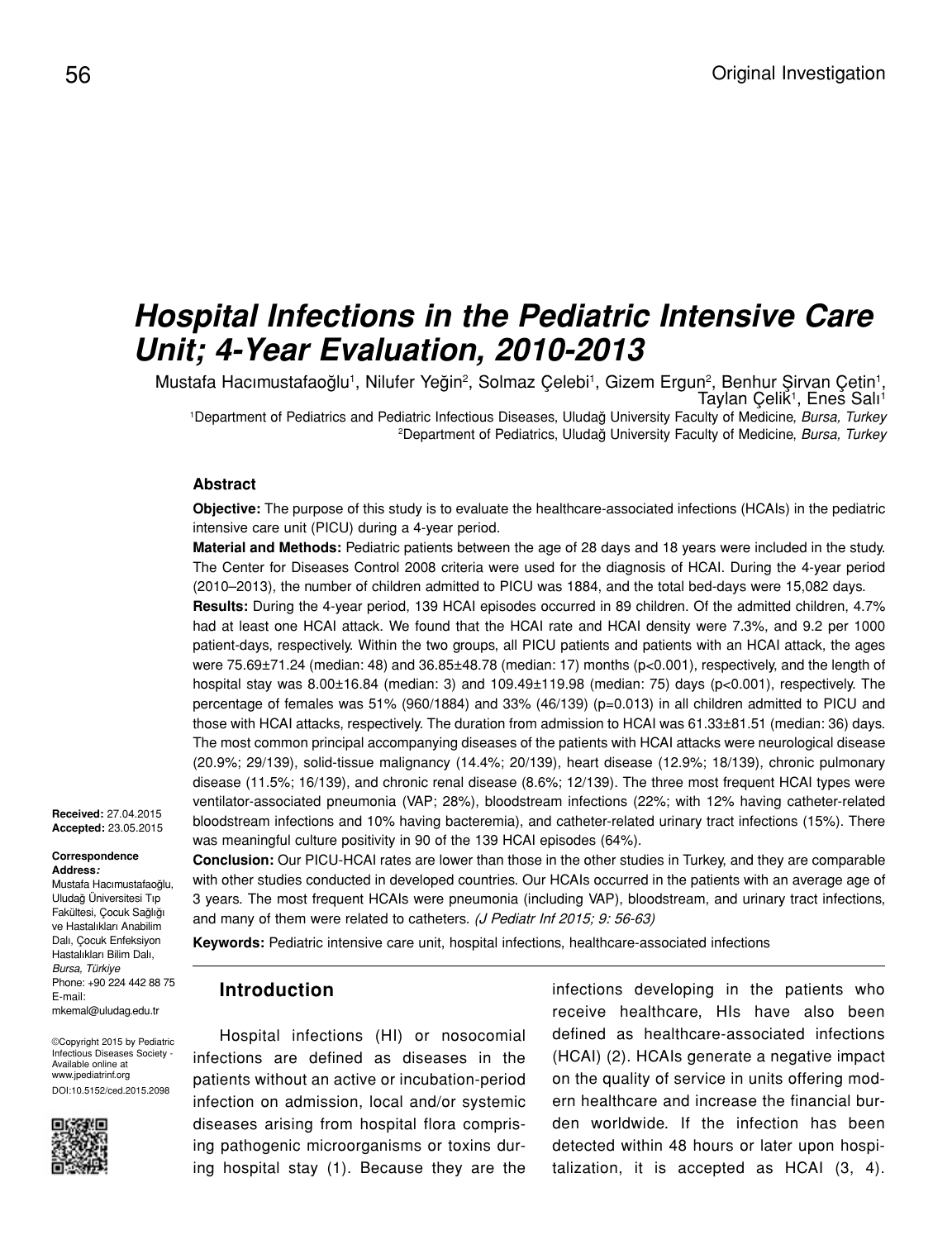However, there are also some published studies still accepting the infections developing after 72 hours as HCAIs (5, 6).

Although 5%–10% of hospitalized cases have HCAIs in developed countries, this ratio is between 2 to 20 times more exceeding over 25%, in developing countries (7). Despite the fact that intensive care units have less than 10% of the beds in hospitals, more than 20% of HCAIs occur in intensive care units (8). Infections and sepsis are responsible for 40% of noncardiac deaths in intensive care units (9).

In the USA, Europe, and some other countries the rates of HCAIs in PICUs are between 6.1% and 23.5%, while HCAI densities are 14.1–27.2/1000 patient-days (9-11). There are only a few studies on HCAI incidence in PICUs in Turkey (12-14) and are usually 1-year studies, in most of which HCAI density has not even been reported; in some of them, the rates were given with the sum of other wards. Moreover, in these studies, the rates of HCAIs in PICUs varied between 3.5% and 32.7% (12-15). In Turkey, we found only one study that reported HCAI densities in PICU, and the rate was 18.5/1000 patient-days (13).

The purpose of this descriptive study is to evaluate the HCAI incidence and system and agent distribution of the patients hospitalized in PICUs within the framework of the assessment of the accompanying diseases.

# **Material and Methods**

The Department of Pediatrics of the Medical School at Uludag University provides critical healthcare services for the patients, in addition to Bursa, in provinces such as Balikesir, Kütahya, Çanakkale, and Yalova in the south Marmara region. According to the 2014 national census data, it was reported that all the abovementioned provinces had approximately a total population of 5,200,000 and 1,400,000 (age group, ≤18 years), and the Bursa province had a population of 2,787,000, of whom 380,000 were children at the age of <18 years (16).

Patients are admitted to the PICU on the basis of age, i.e., from 28 days to 18 years. The PICU officially has a total of 10-bed capacity with four of them being isolated, single rooms. However, the existing capacity is sometimes exceeded by extra beds for patients with high risk because of other hospitals lacking PICU beds. In this study, the relevant data of the patients hospitalized in the PICU between January 01, 2010

and December 31, 2013 was retrospectively investigated. The approval of the Ethics Committee of Uludag University Faculty of Medicine was received for this study (November 05, 2013; No: 2013-18/13).

The information relevant to the study, such as admittance/discharge, was obtained as follows: the information regarding the clinical monitoring periods of the patients was obtained from the daily follow-up notes and the consultation notes of the Department of Pediatric Infectious Diseases and the Information Processing Secretariat of the Department of Pediatrics. The 4-year hospital-stay period of all the patients was evaluated with regard to their ages at the time of hospitalization, gender, total hospital stay, prediagnosis upon hospitalization (major primary disease), the presence of community-based infection during hospitalization, clinical and laboratory data, risk factors, and prognosis. During this period, admitted patients who were evaluated for HCAI diagnosis with regard to the clinical or laboratory observations and for the presence or absence of culture reproduction were included into the study. In the study, the Center for Diseases Control (CDC; 2008) criteria were used for the diagnosis of HCAI (17).

The BACTEC Peds Plus/F (BD, Sparks, MD) culture bottles were used for the blood samples. Tracheal aspirate fluid (TAF) samples were plated onto the 5% sheep blood agar and eosin–methylene blue (EMB) agar plates. Identification of  $>10^5$  colonies (CFU/mI) in TAF cultures was regarded as positive. Automatized Phoenix culture system was used to identify the microorganism and establish antibiotic sensitivity. Culture sites and culture type were also evaluated. The clinical, radiological, and laboratory data of patients suspected of or diagnosed with HCAI was taken from the routine, daily recorded data by a specialist in pediatric infections. All these recorded data were clinically and microbiologically evaluated in daily routine clinic visits by the Department of Pediatric Infectious Diseases and by the Pediatric Hospital Infection Control Committee within the framework of active surveillance on a weekly basis. In this study, only HCAI infection prevalence and system-based distribution characteristics were evaluated.

### **Statistical analysis**

For the statistical analysis, Number Cruncher Statistical System (NCSS) 2007 and Power Analysis and Sample Size (PASS) 2008 Statistical Software (Utah, United States) programs were used. While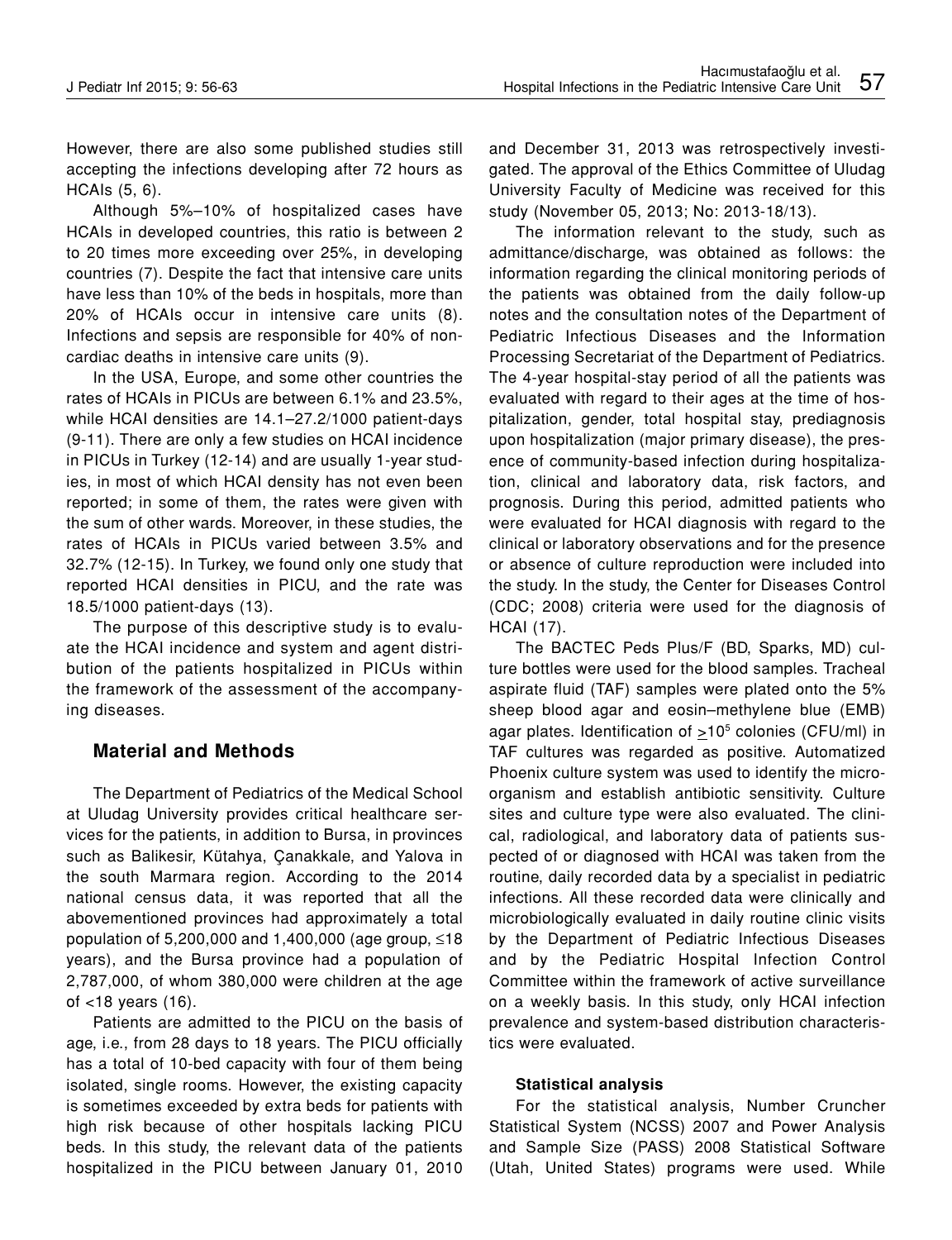|  |  |  |  |  | <b>Table 1.</b> Some characteristics of HCAIs detected in the PICUs in 4 years |  |
|--|--|--|--|--|--------------------------------------------------------------------------------|--|
|--|--|--|--|--|--------------------------------------------------------------------------------|--|

| $n = 139$                                                    | Min-Max (Median) | <b>Mean±SD</b> |
|--------------------------------------------------------------|------------------|----------------|
| Age (month)                                                  | $1-221(17)$      | 36.85±48.78    |
| Length of hospital stay (day)                                | 7-600 (75)       | 109.49±119.98  |
| Length of hospitalization, when diagnosed with HCAI (day)    | $2-526(36)$      | 61.33±81.51    |
|                                                              | n                | $\%$           |
| Gender                                                       |                  |                |
| <b>Female</b>                                                | 46               | 33.1           |
| <b>Male</b>                                                  | 93               | 66.9           |
| <b>Underlying Disease</b>                                    |                  |                |
| Neurological disease                                         | 29               | 20.9           |
| Solid-organ malignancy                                       | 20               | 14.4           |
| Cardiac disease                                              | 18               | 12.9           |
| Chronic lung disease                                         | 16               | 11.5           |
| Renal failure                                                | 12               | 8.6            |
| Metabolic disease                                            | 12               | 8.6            |
| Genetic disorder                                             | 10               | 7.2            |
| Immunodeficiency                                             | 8                | 5.8            |
| Liver failure                                                | 4                | 2.9            |
| Prematurity complication                                     | 3                | 2.2            |
| Urogenital system disease                                    | 2                | 1.4            |
| Collagen tissue disease                                      | $\overline{c}$   | 1.4            |
| Hematological malignancy                                     | 1                | 0.7            |
| No underlying disease                                        | $\overline{c}$   | 1.4            |
| Presence of community-based infection during hospitalization | 46/139           | 33.1           |
| <b>HCAI with culture positivity</b>                          | 90/139           | 64.7           |

working with the data obtained in the study, in addition to descriptive statistical methods (mean, standard deviation, median, frequency, ratio, minimum and maximum), Pearson's chi-square test, and Mann– Whitney U-test were used for the comparison of quantitative and continuous data. In this study, real p values were used, and significance was accepted at p<0.05.

### **Results**

There were 1884 patients admitted to our PICU between January 01, 2010 and December 31, 2013. Of them, 24.4% (459/1884) patients were admitted in 2010; 26.1% (491/1884), in 2011; 26.4% (497/1884), in 2012; and 32.2% (437/1884), in 2013. Fifty-one percent (960/1884) of the patients were females. The mean patient age was 75.69±71.24 (median: 48) months, and the average length of hospital stay was 8.00±16.84 (1–365 days; median: 3) days. Presence of

community-acquired infection was detected in 41.5% (781/1884) of the patients before hospitalization (Table 1).

Of 1884 hospitalized patients, there were 139 HCAI episodes in 89 patients. For a total of 139 HCAIs in the PICU, the average age was 36.85±48.78 months (1–221 months; median: 17 months) and the mean length of hospital stay was 109.49±119.98 days (7–600 days; median: 75 days). The average length of hospital stay from the day of admission to the day of HCAI attack were 61.33±81.51 days (1–526 days; median: 36 days). Female to male ratio of the HCAIs was 1:2 (46:93; Table 1).

In the patient group with HCAI attacks, the average age was significantly lower, the length of hospital stay was longer, and the male gender ratio was higher than all PICU patients. The mean age was 75.69±71.24 (median: 48) months and 36.85±48.78 (median: 17) months (p<0.001), the average length of hospital stay was 8.00±16.84 (median: 3) days and 109.49±119.98 (median: 75) days (p<0.001), and the percentage of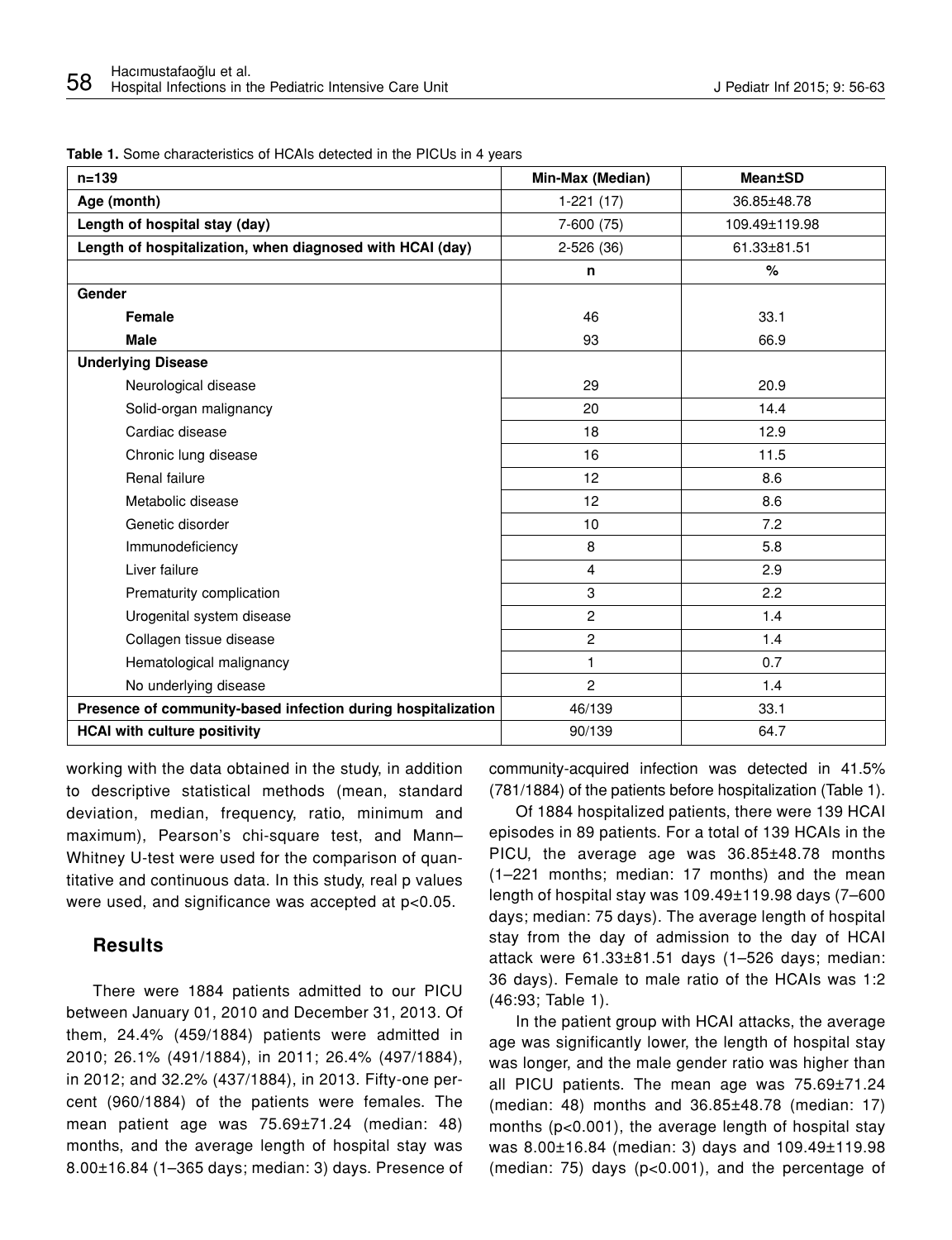females was 51% (960/1884) and 33% (46/139) (p=0.013) in all children admitted to PICU and in children with HCAI attacks, respectively (Table 1).

In 33.1% (46/139) of the HCAI-diagnosed cases, a community-acquired infection was also present before their hospitalizations. During admission, the patients with HCAIs had the diagnoses of accompanying primary diseases as follows: 20.9% (29/139) had neurological disease; 14.4% (20/139), solid-organ malignancy; 12.9% (18/139), cardiac disease; 11.5% (16/139), chronic lung disease; and 8.6% (12/139), chronic renal failure (Table 1).

The distribution of 139 HCAIs is illustrated in Table 2; accordingly, the most prevalent systems were as follows: 31.9% pneumonia (28.3% ventilator-associated pneumonia (VAP), 3.6% pneumonia), 23% (32/139) bloodstream infections (BSIs) (12.2% catheter-related bloodstream infections CR-BSIs, 10.8% bacteremia), and 20.8% (29/139) urinary tract infections (UTIs) (15.8% catheter-related urinary tract infections (CR-UTIs), 5% symptomatic UTIs).

Annual and total HCAI data of a 4-year period in PICU was evaluated (Table 3). In 2010, HCAI developed in 22 of 459 (4.8%) hospitalized PICU patients (6.1% HCAI rate and 6.9/1000 patient-days HCAI density); in 2011, 18 of 491 (3.7%) hospitalized patients (6.1% HCAI rate and 7.8/1000 patient-days HCAI density); in 2012, 22 of 497 (4.4%) hospitalized patients (8.8% HCAI rate and 11.9/1000 patient-days HCAI density); in 2013, 27 of 437 (6.2%) hospitalized patients (8.4% HCAI rate and 10.6/1000 patient-days HCAI density). In the 4-year period, HCAI developed in 89 of 1884 (4.7%) hospitalized PICU patients (7.38% HCAI rate and 9.2/1000 patient-days HCAI density).

# **Discussion**

HCAI is a global problem threatening patient safety that is prevalent both in developed and developing countries. In an article published by the WHO in 2002 regarding the prevention of healthcare infections that includes 55 hospitals in Europe, East Mediterranean, Southeast Asia, and West Pacific, it was reported that HCAI developed in 8.7% of the hospitalized patients (18). In 2011, in an HCAI-oriented study involving 11,000 randomly selected children in the United States of America, HCAI was found in 4% of the patients (19). In a multi-centered study involving European countries (France, Greece, Italy, Sweden, Holland, Slovenia, Switzerland, and the United Kingdom), it was found

|                 | <b>Table 2.</b> Distribution of 139 HCAIs detected in the PICU during |  |  |  |
|-----------------|-----------------------------------------------------------------------|--|--|--|
| a 4-year period |                                                                       |  |  |  |

|                                        | n   | %    |
|----------------------------------------|-----|------|
| Ventilator-related pneumonia           | 39  | 28.3 |
| Catheter-related urinary infection     | 22  | 15.8 |
| Catheter-related bloodstream infection | 17  | 12.2 |
| Bacteremia                             | 15  | 10.8 |
| Clinic sepsis                          | 13  | 9.4  |
| Symptomatic urinary infection          | 7   | 5.0  |
| Conjunctivitis                         | 6   | 4.3  |
| Pneumonia                              | 5   | 3.6  |
| Skin infection (subcutaneous abscess)  | 5   | 3.6  |
| Gastroenteritis                        | 4   | 2.9  |
| Meningitis                             | 3   | 2.2  |
| Peritonitis                            | 2   | 1.4  |
| Asymptomatic bacteriuria               | 1   | 0.7  |
| Total                                  | 139 | 100  |

that HCAI developed in 2.5% of the patients, with the highest HCAI rate of 23.5% in PICUs and the lowest HCAI rate of 1% in the general pediatric clinics (20).

It is important to be careful while comparing different HCAI-associated rates with each other. For example, the HCAI-developed patient rate (the number of patients who developed HCAI/the number of hospitalized patients×100) is different from the HCAI rate (the number of HCAIs/the number of hospitalized patients×100), and both are different from HCAI density (the number of HCAIs/the number of patientdays×1000). To compare the different studies/or hospitals with regard to HCAIs, only the same infection rate should be used. For example, in our study, we found that 4.7% of PICU patients developed HCAI, and HCAI rate was 7.38%. Although they are different HCAI rates of the same study, if one mistakenly compares these two rates, the differences can be significantly different at p=0.001.

In a 5-year national study conducted in the United States between 1992 and 1997, it was found that HCAI rate in PICUs was 6.1% and HCAI density was 14.1/1000 patient-days (9). Similarly, in another multicentered point surveillance study in the USA, it was revealed that HCAI rate of PICUs was 14.9% and 12.2% (21). In a study conducted in Lithuania, a developing country, it was reported that PICU-HCAI rate was 13.6% and HCAI density was 24.5/1000 patient-days (10). The patients included in that study were investigated in four groups (17%, from 1 month to 1 year; 37%, 1–5 years; 21%, 6–12 years; and 24%, >12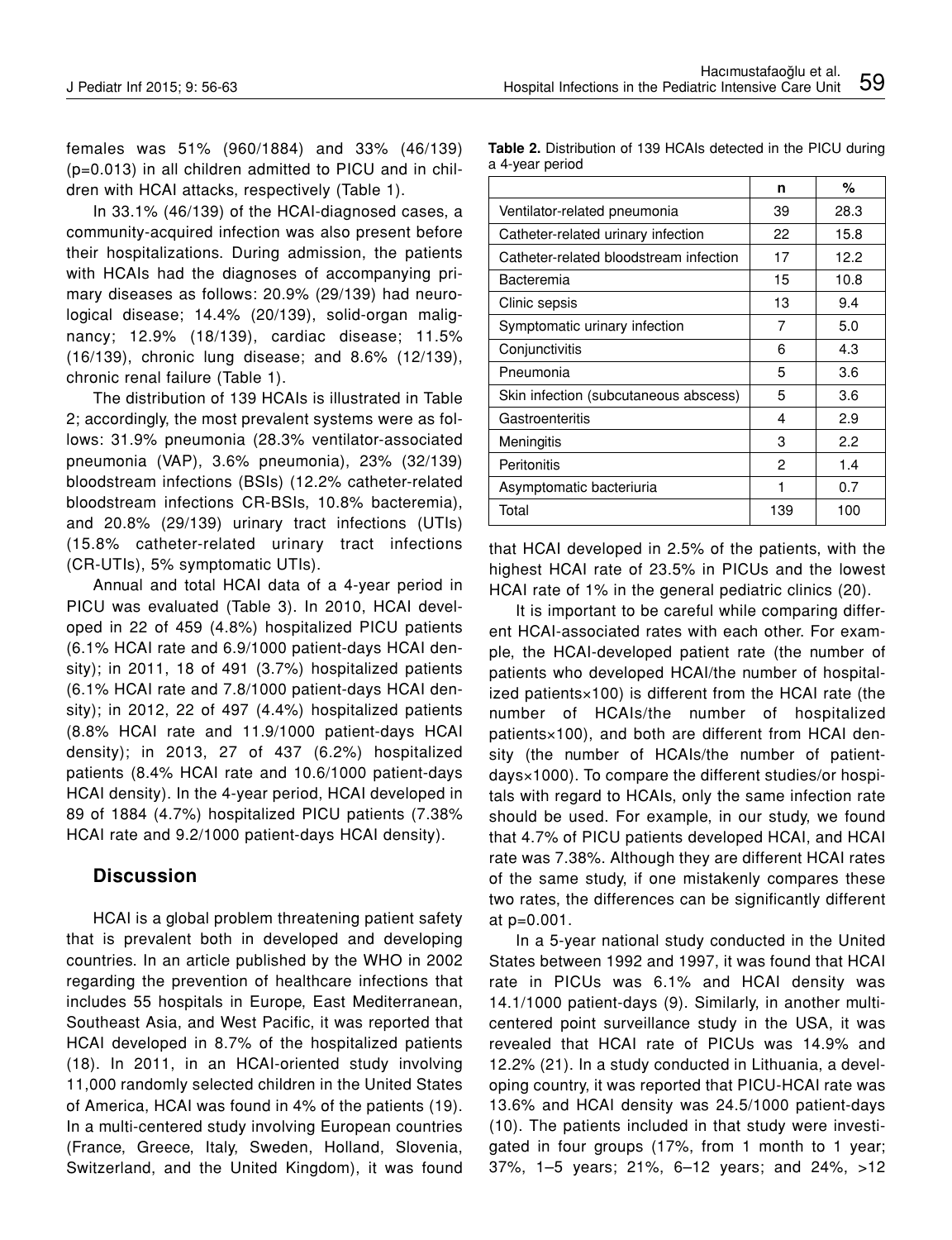|      | <b>Total</b><br>hospitalized<br>patients | <b>Official</b><br><b>PICU</b><br>bed<br>number | Total<br>bed<br>rate <sup>1</sup> $(\%)$ | Total<br>days | <b>Mean</b><br>occupancy   patient-   hospitaliza-<br>tion days | <b>Patients</b><br>diagnosed<br>with HCAI | <b>HCAI</b><br>number | <b>HCAI</b><br>attacks<br>per<br>patient <sup>2</sup> | <b>HCAI-</b><br>developed<br>patient<br>rate <sup>3</sup> $(\%)$ | rate <sup>4</sup><br>$(\%)$ | <b>HCAI</b><br>densitv <sup>5</sup><br>$HCAI$ (per 1000<br>hospital-<br>days) |
|------|------------------------------------------|-------------------------------------------------|------------------------------------------|---------------|-----------------------------------------------------------------|-------------------------------------------|-----------------------|-------------------------------------------------------|------------------------------------------------------------------|-----------------------------|-------------------------------------------------------------------------------|
| 2010 | 459                                      | 10                                              | 110                                      | 4019          | 8.8                                                             | 22                                        | 28                    | 1.27 (22/28)                                          | 4.8 (22/459)                                                     | 6.1                         | 6.9                                                                           |
| 2011 | 491                                      | 10                                              | 105                                      | 3843          | 7.8                                                             | 18                                        | 30                    | 1.66 (30/18)                                          | 3.7(18/491)                                                      | 6.1                         | 7.8                                                                           |
| 2012 | 497                                      | 10                                              | 102                                      | 3742          | 7.5                                                             | 22                                        | 44                    | 2.00(44/20)                                           | 4.4 (22/497)                                                     | 8.8                         | 11.7                                                                          |
| 2013 | 437                                      | 10                                              | 95.2                                     | 3478          | 8.0                                                             | 27                                        | 37                    | 1.37 (37/27)                                          | 6.2(27/437)                                                      | 8.4                         | 10.6                                                                          |

**Table 3.** Annual distribution of HCAI data, HCAI rates, and HCAI density in the PICU

Total 1884 10 103.3 15082 8.0 89 139 1.56 (139/89) 4.7 (89/1884) 7.38 9.21 1 : Annual occupancy rate was calculated based on the following formula: bed occupancy rate=(number of hospitalized days×100)/(365×patient bed number). The

occupancy rate was more than 100% stemmed from the fact that extra beds were added when the patient density was very high. 2 : Number of HCAI attacks per HCAI-developed patient (more than one HCAI may develop in a patient)

3 : The rate of HCAI-developing patients to all the patients hospitalized in the PICU

4 : HCAI rate was calculated based on the following formula: (HCAIs number/number of hospitalized patients)×100.

5 : HCAI density was calculated based on the following formula: (number of HCAIs/total patient-days)×1000.

| <b>Table 4.</b> HCAI rates and densities in PICUs in various studies |  |  |  |
|----------------------------------------------------------------------|--|--|--|
|----------------------------------------------------------------------|--|--|--|

| <b>PICU</b>                          | HCAI rate $(\%)$ | HCAI density (per 1000 patient-days)                              | Reference         |
|--------------------------------------|------------------|-------------------------------------------------------------------|-------------------|
| Europe                               | 23.5%            |                                                                   | 20                |
| USA (NNIS)                           | 6.1%             | 14.1/1000 patient-days                                            | 9                 |
| USA (point surveillance)             | 12.2%-14.9%      |                                                                   | 21                |
| Lithuania                            | 13.6%            | 24.5/1000 patient-days                                            | 10                |
| Peru                                 | 19.5%            |                                                                   | 22                |
| <b>Brazil</b>                        | 22.1%            | 27.2/1000 patient-days                                            | 11                |
| Turkey, UHESA, 59<br>hospitals, 2013 |                  | 15.4/1000 patient-days (the sum of CR-BSIs,<br>CR-UTIs, and VIPs) | 14                |
| Turkey, Bursa, 2007                  | 16.3%            | 18.5/1000 patient-days                                            | 13                |
| Turkey, Bursa, 2010-2014             | 7.3%             | 9.2/1000 patient-days                                             | The present study |

years), and the highest HCAI rate was in the age group of 6–12 years (16.2% HCAI rate and 31.2/1000 patientdays HCAI density); however, no significant statistical result was obtained among the age groups with regard to HCAI development (10). In a study conducted in Peru, it was reported that PICU-HCAI rate was 19.5%, and 56% of the patients detected with HCAI were <1 year old (22). In a Brazilian study, it was reported that HCAI rate was 22.1% and HCAI density was 27.2/1000 patient-days (11). Unfortunately, we could find only a few studies about HCAI rates in PICUs (12-15). Regarding only the PICU-HCAI studies conducted in Turkey, the following results were obtained: in the study conducted in the PICU of İzmir Tepecik Training and Research Hospital, during a 1-year period (during the year 2010), 61 of 186 (32.7%) patients admitted to PICU developed HCAI; however, HCAI rates and HCAI density were not calculated (12). In that study, the age of PICU patients with HCAIs (33 months) was lower than other PICU patients without HCAI (12). In addition, other PICU studies revealed that younger age (<1 or 2 years of age) is a risk factor for HCAIs (12, 13, 23-25). In another study conducted in the PICU at the Erciyes Medical Faculty over a 1-year period (2004– 2005), 74 of 282 (26.2%) patients admitted to PICU developed HCAI; however, HCAI rates and HCAI density were also not calculated (15). In a study conducted in the PICU of Medical Faculty at Uludag University over a 1-year period (in 2007), PICU-HCAI rate and HCAI density were 16.3% and 18.5/1000 patient-days (13). According to the Turkish National Nosocomial Infection Surveillance Network Report in 2013 (Ulusal Hastane Enfeksiyonlari Sürveyans Aği Raporu, UHESA) of 59 PICUs in different cities, the HCAI density was reported as approximately 15.4/1000 patientdays (only the sum of CR-BSIs, CR-UTIs, and VAPs) (14). The HCAI data obtained from the studies conducted worldwide and in Turkey are illustrated in Table 4. When our results are compared with the values given above, it is clearly seen that our HCAI-developed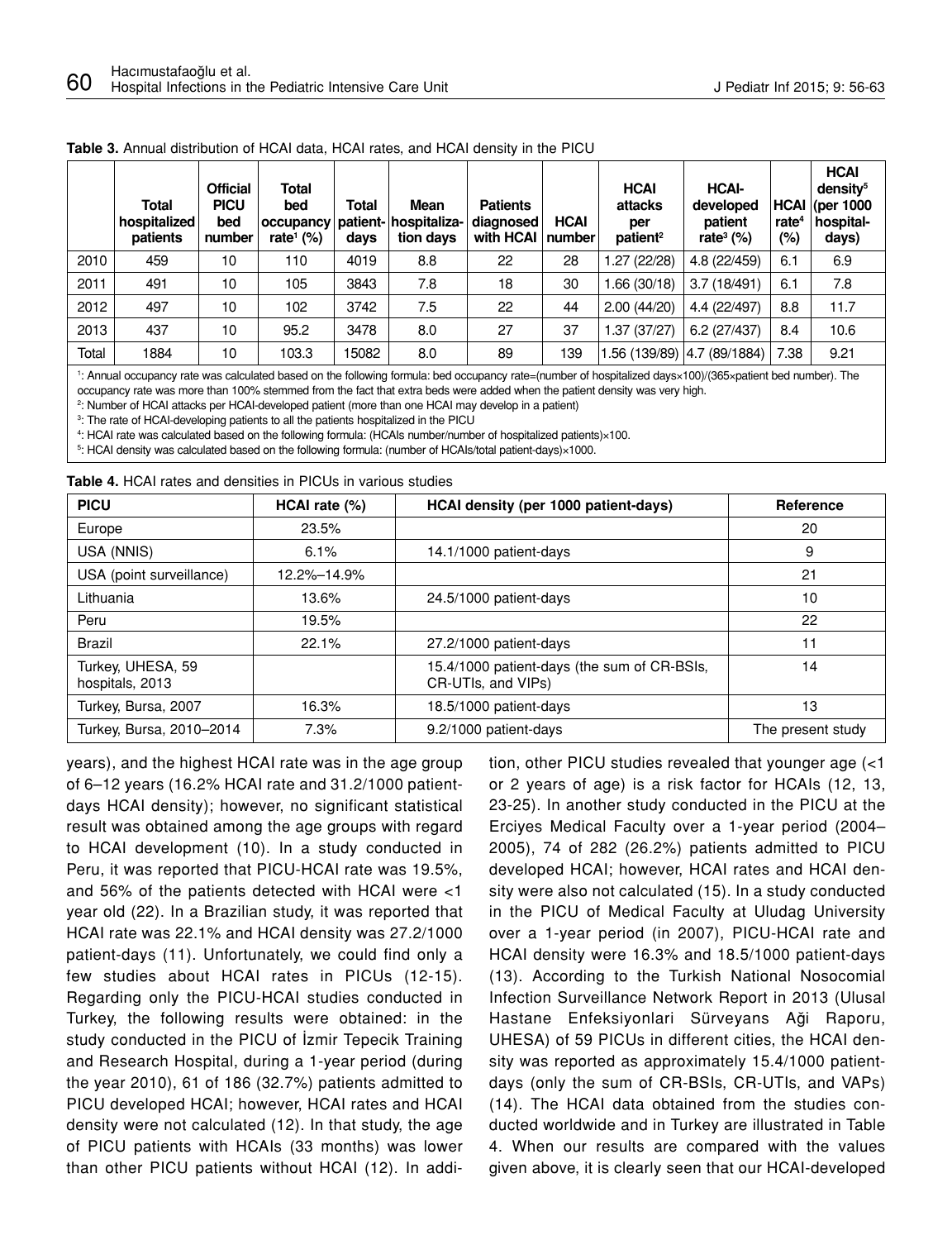| <b>PICU</b>                        | <b>HCAI types</b>                         | Reference         |  |
|------------------------------------|-------------------------------------------|-------------------|--|
| Europe                             | Pneumonia, 53%; bacteremia, 20%; UTI, 15% | 20                |  |
| <b>USA</b>                         | BSI, 30%; pneumonia, 20.5%; UTI, 15%<br>9 |                   |  |
| Lithuania                          | Pneumonia, 34%; other LRTIs, 25%; BSI, 9% | 10                |  |
| Peru                               | BSI, 58%; VIP, 32%; UTI, 10%              | 22                |  |
| Turkey, Izmir                      | BSI, 73%; VIP, 15%; UTI, 12%              | 12                |  |
| Turkey, Bursa                      | BSI, 29%; pneumonia, 24%; UTI, 12%        | 13                |  |
| Turkey, UHESA, 59 hospitals, 2013* | BSIs, CR-UTI, and VIP                     | 14                |  |
| Turkey, Bursa, 2010-2014           | VAP, 28%; BSI, 23%; UTI, 20.8%            | The present study |  |

| Table 5. Three most prevalent HCAI types in PICUs in various studies |  |
|----------------------------------------------------------------------|--|
|----------------------------------------------------------------------|--|

: percentages not mentioned

Abbreviations: UHESA: Turkish National Nosocomial Infection Surveillance Network Report (Ulusal Hastane Enfeksiyonlari Sürveyans Aği Raporu); UTI: urinary tract infection; BSI: blood stream infection; VAP: ventilator associated pneumonia

It is important not to compare the different HCAI rates with each other. For example, the HCAI-developed patient rate (the number of patients that developed HCAI/the number of hospitalized patients×100) is different from HCAI rate (the number of HCAIs/the number of hospitalized patients×100), and both are different from HCAI density (the number of HCAIs/the number of patient-days×1000). Comparison of the different studies/or hospitals with regard to HCAIs should be done only in case of the same infection rate.

patient rate (4.7%), HCAI rate (7.38%), and HCAI density (9.2/1000 patient-days) are lower than the studies in Turkey and similar to or lower than the values of developed countries. Regarding the evaluation of these results, the rate of hospitalized severe/critical patients is important; however, no data came out of those studies, thereby enabling such an evaluation. It is possible to say that all the 10 beds in our PICU are in line with the criteria of 3<sup>rd</sup> degree PICU. Our hospital and PICU are certified at both national and international levels by The Ministry of Health of Turkey and Joint Committee International. While the highest HCAI rate was in the 6–12-year group in the Lithuanian study (10), and more than half of the cases in the Peru study (22) were patients at an age of <1 year, the average age in our HCAI attack was 36 months. However, given the fact that the average age of all the patients was over 5 years, it is possible to say that our HCAIs relatively occurred in younger patients, and it is compatible that the HCAI rates are usually higher in lower age groups.

In a European-wide study, it was reported that the most prevalent HCAIs in the PICUs were pneumonia, 53%; bacteremia, 20% (62% of them were catheterrelated bacteremia); and urinary system infection, 15% (20). In the same study, the prevalence of LRTI in the PICUs in comparison with other clinics was significantly higher, and bacteremia was mainly related to the central venous catheter (20). It was reported in another study conducted in PICUs in the USA that BSIs and pneumonia were responsible for approximately half of the HCAIs; of the HCAIs detected, 30% were BSIs, 20% were pneumonia, and 15% were UTI; all three major infection types were closely related to catheter use (9). In a multi-centered study of PICUs in Lithuania, it was revealed that the most prevalent HCAI types were pneumonia (34%), other LRTIs (25%), and BSI (9%) (10). In a Peruvian study, the most prevalent HCAI types were 57.8% of BSI (77.5% of them were catheter-related BSI), 31.8% of VAP, and 10.6% of UTI (66.7% of them were catheter-related UTI) (22). In a study conducted in the PICU of İzmir Tepecik TRH investigating the HCAIs detected, it was reported that BSI was 73.2% (20% of them were catheter-related BSI), VIP was 14.6%, and UTI was 12.2% (12). In a 2007study in Bursa involving pediatric clinics and PICUs, the most prevalent HCAIs were as follows: BSI of 29%, pneumonia of 24.2%, and UTI and peritonitis in equal rates of 12%, respectively (13). According to the Turkish National Nosocomial Infection Surveillance Network Report (Ulusal Hastane Enfeksiyonlari Sürveyans Aği Raporu, UHESA, 2013), the most three prevalent HCAI types are BSIs, CR-UTI, and VIP (14). The most prevalent types of HCAIs reported in various PICUs are illustrated in Table 5. The most prevalent HCAIs found in our study were as follows: 31.9%, pneumonia (28.3%, VIP; 3.6%, pneumonia); 23%, BSIs (12% CR-BSIs; approximately 11%, bacteremia); 20.8% UTIs (15.8%, CR-UTIs; 5%, symptomatic UTIs). Eighty-nine percent of the pneumonias were ventilatorrelated pneumonia, 53% of BSIs were catheter-related BSI, and 73% of UTIs were catheter-related UTI. The results of our study are usually compatible with those of the studies conducted worldwide as well as in Turkey.

In different studies, male gender tendency were generally reported without significant (12, 13, 26). In our study, a significant male dominancy was observed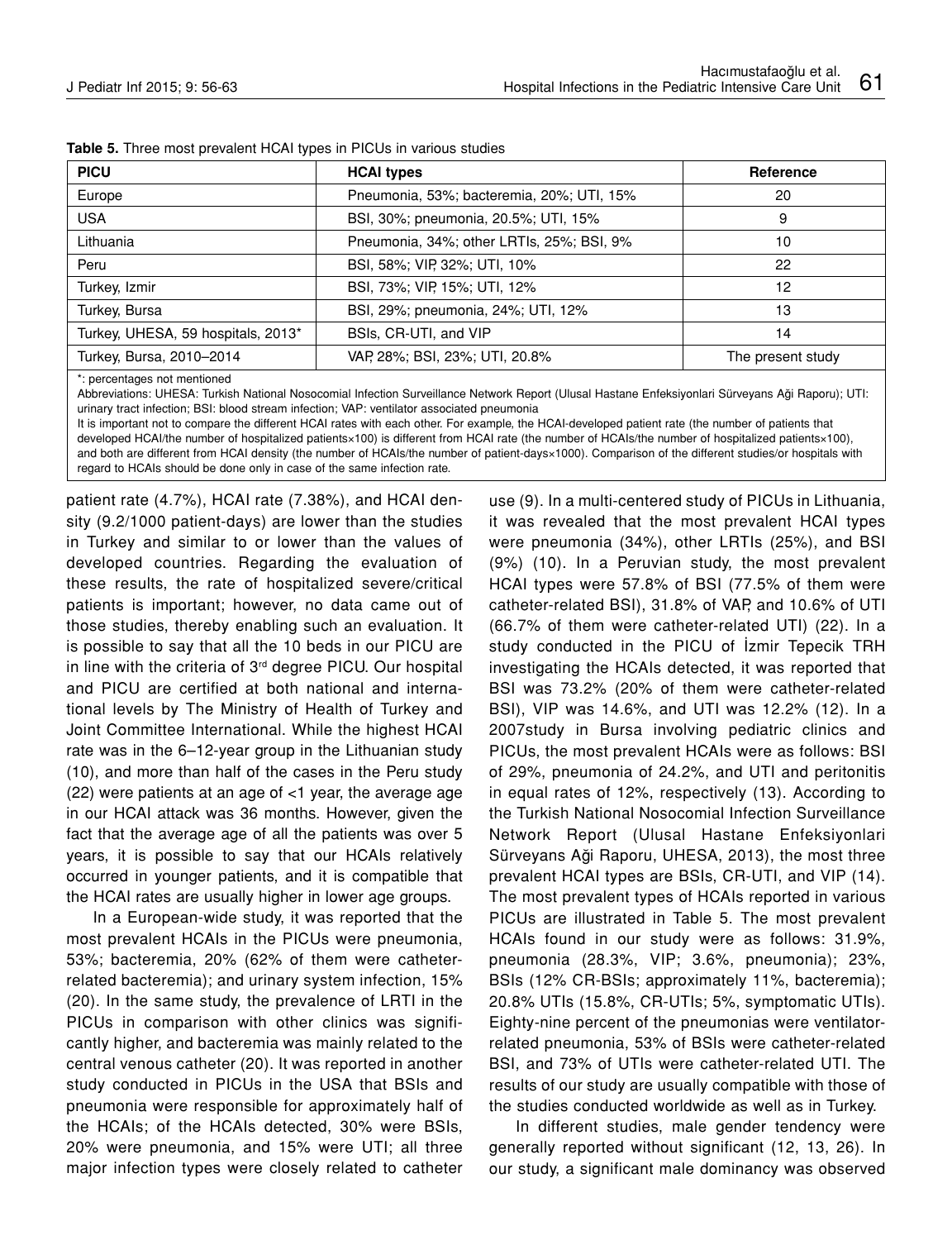in patients with HCAI in comparison with all PICU patients (67% to 49%, respectively, p=0.001).

# **Conclusion**

It was revealed in this study that the HCAIs in our PICU operating with full occupancy were lower than those reported in various studies in Turkey and comparable with those of the developed countries. The HCAIs were mainly seen at the age of 3 years. The most prevalent systems were established as pneumonia (including VAP), BSIs, and UTIs, and majority of these were catheter or device related.

**Ethics Committee Approval:** Ethics committee approval was received for this study from the Ethics committee of Uludag University Faculty of Medicine (05 November 2013, No:2013-18/13).

**Informed Consent:** Written informed consent was not obtained due to the retrospective nature of this study.

**Author Contributions:** Design - M.H., S.Ç.; Data Collection and/or Processing - N.Y., M.H., S.Ç., G.E., B.Ş.Ç, T.Ç., E.S.; Analysis and/or Interpretation - M.H., N.Y., S.Ç., G.E., B.Ş.C, T.Ç., E.S.; Writer - M.H., S.Ç., N.Y.

**Conflict of Interest:** No conflict of interest was declared by the authors.

**Financial Disclosure:** The authors declared that this study has received no financial support.

# **References**

- 1. Rosenthal VD, Maki DG, Graves N. The International Nosocomial Infection Control Consortium (INICC): goals and objectives, description of surveillance methods, and operational activities. Am J Infect Control 2008; 36: 11-2. **[\[CrossRef](http://dx.doi.org/10.1016/j.ajic.2008.06.003)]**
- 2. Huskins WC, Goldmann DA. Health Care-Associated Infections. In: Feigin RD, Cherry JD, Demmler GJ, Kaplan SL (eds). Feigin& Cherry's Textbook of Pediatric Infectious Diseases. 6th edition. Philedelphia: WB Saunders Company, 2009, p. 3076-121.
- 3. Garner JS, Jarvis WR, Emori TG, Horan TC, Hughes JM. CDC definitions for nosocomial infections, 1988. Am J Infect Control 1988; 16: 128-40. **[\[CrossRef\]](http://dx.doi.org/10.1016/0196-6553(88)90053-3)**
- 4. Mühlemann K, Franzini C, Aebi C, et al. Prevalence of nosocomial infections in Swiss children's hospitals. Infect Control Hosp Epidemiol 2004; 25: 765-71. **[\[CrossRef\]](http://dx.doi.org/10.1086/502474)**
- 5. Haley RW, Culver DH, White JW, et al. The efficacy of infection surveillance and control programs in preventing nosocomial infections in US hospitals. Am J Epidemiol 1985; 121: 182-205.
- 6. Siegel JD, Rhinehart E, Jackson M, et al. 2007 Guideline for Isolation Precautions: Preventing Transmission of Infectious Agents in Healthcare Settings. Am J Infect Control 2007; 35: 65-164. **[[CrossRef](http://dx.doi.org/10.1016/j.ajic.2007.10.007)]**
- 7. Pittet D, Allegranzi B, Storr J, et al. Infection control as a major World Health Organization priority for developing countries. J Hosp Infect 2008; 68: 285-92. **[\[CrossRef](http://dx.doi.org/10.1016/j.jhin.2007.12.013)]**
- 8. Magill SS, Edwards JR, Bamberg W, et al. Emerging Infections Program Healthcare-Associated Infections and

Antimicrobial Use Prevalence Survey Team. Multistate point-prevalence survey of health care-associated infections. N Engl J Med 2014; 370: 1198-208. **[\[CrossRef\]](http://dx.doi.org/10.1056/NEJMoa1306801)**

- 9. Richards MJ, Edwards JR, Culver DH, Gaynes RP. Nosocomial infections in pediatric intensive care units in the United States. National Nosocomial Infections Surveillance System. Pediatrics 1999 ; 103: 39-47. **[[CrossRef\]](http://dx.doi.org/10.1542/peds.103.4.e39)**
- 10. Asembergiene J, Gurskis V, Kevalas R, Valinteliene R. Nosocomial infections in the pediatric intensive care units in Lithuania. Medicina (Kaunas) 2009; 45: 29-36.
- 11. Porto JP, Mantese OC, Arantes A, Freitas C, Gontijo Filho PP, Ribas RM. Nosocomial infections in a pediatric intensive care unit of a developing country: NHSN surveillance. Rev Soc Bras Med Trop 2012; 45: 475-9. **[\[CrossRef\]](http://dx.doi.org/10.1590/S0037-86822012005000003)**
- 12. Anıl AB, Anıl M, Özdemir NÖ, ve ark. Çocuk Yoğun Bakım Ünitesinde Hastane Enfeksiyonu Risk Faktörleri. CAYD 2014; 1: 9-16.
- 13. Hacımustafaoğlu M, Çelebi S, Tuncer E, Özkaya G, Çakır D, Bozdemir Ş E. Çocuk Kliniği ve Çocuk Yoğun Bakım Ünitesi Hastane Enfeksiyonları Sıklığı. J Pediatr Inf 2009; 3: 112-7.
- 14. Şencan İ, Kalaycı MZ, Kabasakal E, Callak Oku F, Çetinkaya Şardan Y, Aşçıoğlu S. T.C. Sağlık Bakanlığı, Ulusal Hastane Enfeksiyonları Sürveyans Ağı (UHESA) Raporu Özet Veri, 2013. http://www.sb.gov.tr/DH/dosya/1-88693/h/uhesa-analiz-2013.pdf (Erişim tarihi 26.02.2015).
- 15. Poyrazoğlu H, Dursun İ, Güneş T, ve ark. Çocuk Yoğun Bakım Ünitesinde Yatan Çocukların Değerlendirilmesi ve Sonuçları. Erciyes Med J 2008: 30: 232-7.
- 16. http://www.bursa.gov.tr/icerik/240/nufus.html, access date 25.02. 2015.
- 17. Horan CT, Andrus M, Dudeck MA. CDC/NHSN surveillance definition of health care–associated infection and criteria for specific types of infections in the acute care setting. Am J Infect Control 2008; 36: 309-32. **[\[CrossRef](http://dx.doi.org/10.1016/j.ajic.2008.03.002)]**
- 18. Ben-Ami R, Rodríguez-Baño J, Arslan H, et al. A multinational survey of risk factors for infection with extendedspectrum beta-lactamase-producing enterobacteriaceae in nonhospitalized patients. Clin Infect Dis 2009; 49: 682-90. **[\[CrossRef\]](http://dx.doi.org/10.1086/604713)**
- 19. Kaye KS, Cosgrove S, Harris A, Eliopoulos GM, Carmeli Y. Risk factors for emergence of resistance to broad-spectrum cephalosporins among Enterobacter spp. Antimicrob Agents Chemother 2001; 45: 2628-30. **[\[CrossRef\]](http://dx.doi.org/10.1128/AAC.45.9.2628-2630.2001)**
- 20. Raymond J, Aujard Y. Nosocomial infections in pediatric patients: a European, multicenter prospective study. European Study Group. Infect Control Hosp Epidemiol 2000; 21: 260-3. **[\[CrossRef](http://dx.doi.org/10.1086/501755)]**
- 21. Banerjee SN, Grohskopf LA, Sinkowitz-Cochran RL, Jarvis WR; National Nosocomial Infections Surveillance System; Pediatric Prevention Network. Incidence of pediatric and neonatal intensive care unit-acquired infections. Infect Control Hosp Epidemiol 2006; 27: 561-70. **[\[CrossRef\]](http://dx.doi.org/10.1086/503337)**
- 22. Becerra MR, Tantaleán JA, Suárez VJ, Alvarado MC, Candela JL, Urcia FC. Epidemiologic surveillance of nosocomial infections in a Pediatric Intensive Care Unit of a developing country. BMC Pediatr 2010; 10: 66. **[[CrossRef\]](http://dx.doi.org/10.1186/1471-2431-10-66)**